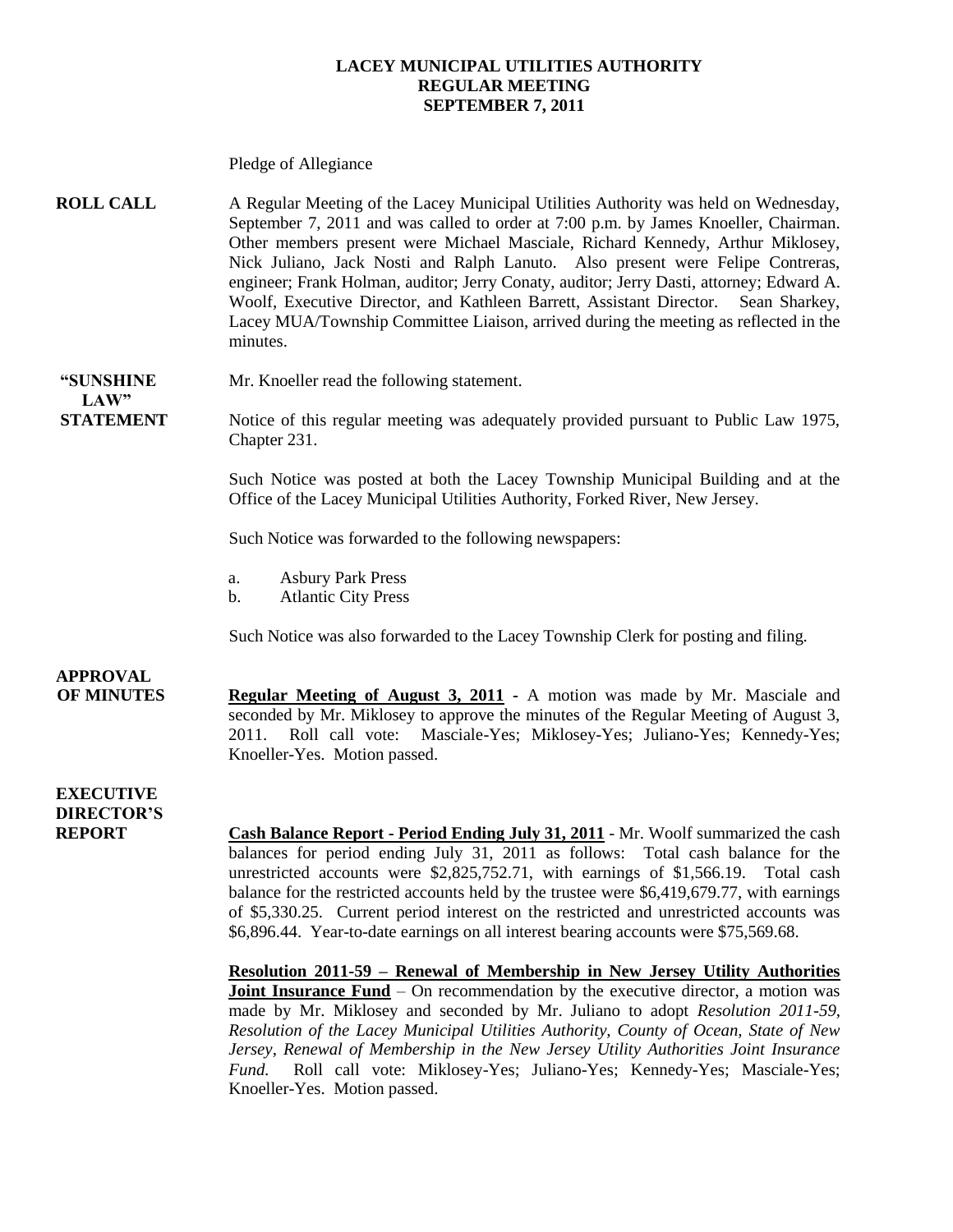**Resolution 2011-60 – Transfer of Approvals – Chris Zimmerman to Al Amato – Hoyt Street, Patterson Avenue & Center Street Road Improvements** – On recommendation by the executive director, a motion was made by Mr. Miklosey and seconded by Mr. Kennedy to adopt *Resolution 2011-60, Resolution of the Lacey Municipal Utilities Authority, County of Ocean, State of New Jersey, Authorizing Transfer of Approvals, Chris Zimmerman to Al Amato, Hoyt Street, Patterson Avenue & Center Street Road Improvements, Blocks 1587 & 1589, Various Lots.* Roll call vote: Miklosey-Yes; Kennedy-Yes; Juliano-Yes; Masciale-Yes; Knoeller-Yes. Motion passed.

**Meter Tampering Code Violation** – Mr. Woolf recommended a cost recovery fee of \$500.00 per violation for water meter tampering. He stated a Resolution would need to be adopted at the water and sewer rate hearing scheduled for December.

## **BUSINESS**

**REPORT** August Meter Reads – Ms. Barrett reported 3,796 meters were read in August for Cycles 3 & 9. One hundred seven work orders were cut to obtain manual reads not obtained during regular meter read routes. Two reads were questioned because of high usage. One homeowner was notified by phone and one homeowner was sent a letter.

> **September Billing –** Ms. Barrett reported utility bills were mailed/hand delivered September  $2<sup>nd</sup>$  in the amount of \$777,468.63. Penalties were assessed on 3,446 past due accounts (all cycles) in the amount of \$23,411.06 for a total billing in September of \$800,879.69.

> **Customer Service –** Ms. Barrett reported twenty-two new customer welcome letters were mailed in July, and twelve responses were received in August. Forty-five final reads with equipment inspections were performed in August with no violations.

> **MUAA Dinner/Meeting** – Ms. Barrett reported the MUAA dinner/meeting will be held September  $8<sup>th</sup>$ . The speaker will be from the OCUA on disposable towels and rags in the sewer system.

## **ENGINEER'S**

**REPORT Resolution 2011-57 – Tentative Sewer and Water Approval – Rich Karl Minor Site Plan – Block 315, Lots 1 & 2** - Mr. Contreras reported his office received the application and plans for tentative sewer and water approval for Rich Karl Minor Site Plan, Block 315, Lots 1  $\&$  2. The applicant is proposing to construct building renovations and minor site improvements to the parking lot of an existing 4,367 SF twostory masonry building located at the intersection of Route 9 and Jones Road, in the northeast corner. The masonry building is located on Lot 1 and an existing two-story dwelling to remain is located on Lot 2. The applicant proposes to service the buildings using the existing water and sewer services provided for these buildings. On recommendation by the Authority's engineer, a motion was made by Mr. Miklosey and seconded by Mr. Masciale to adopt *Resolution 2011-57, Resolution of the Lacey Municipal Utilities Authority, County of Ocean, State of New Jersey, Tentative Sewer and Water Approval, Rich Karl Minor Site Plan, Block 315, Lots 1 & 2.* Roll call vote: Miklosey-Yes; Masciale-Yes; Juliano-Yes; Kennedy-Yes; Knoeller-Yes. Motion passed.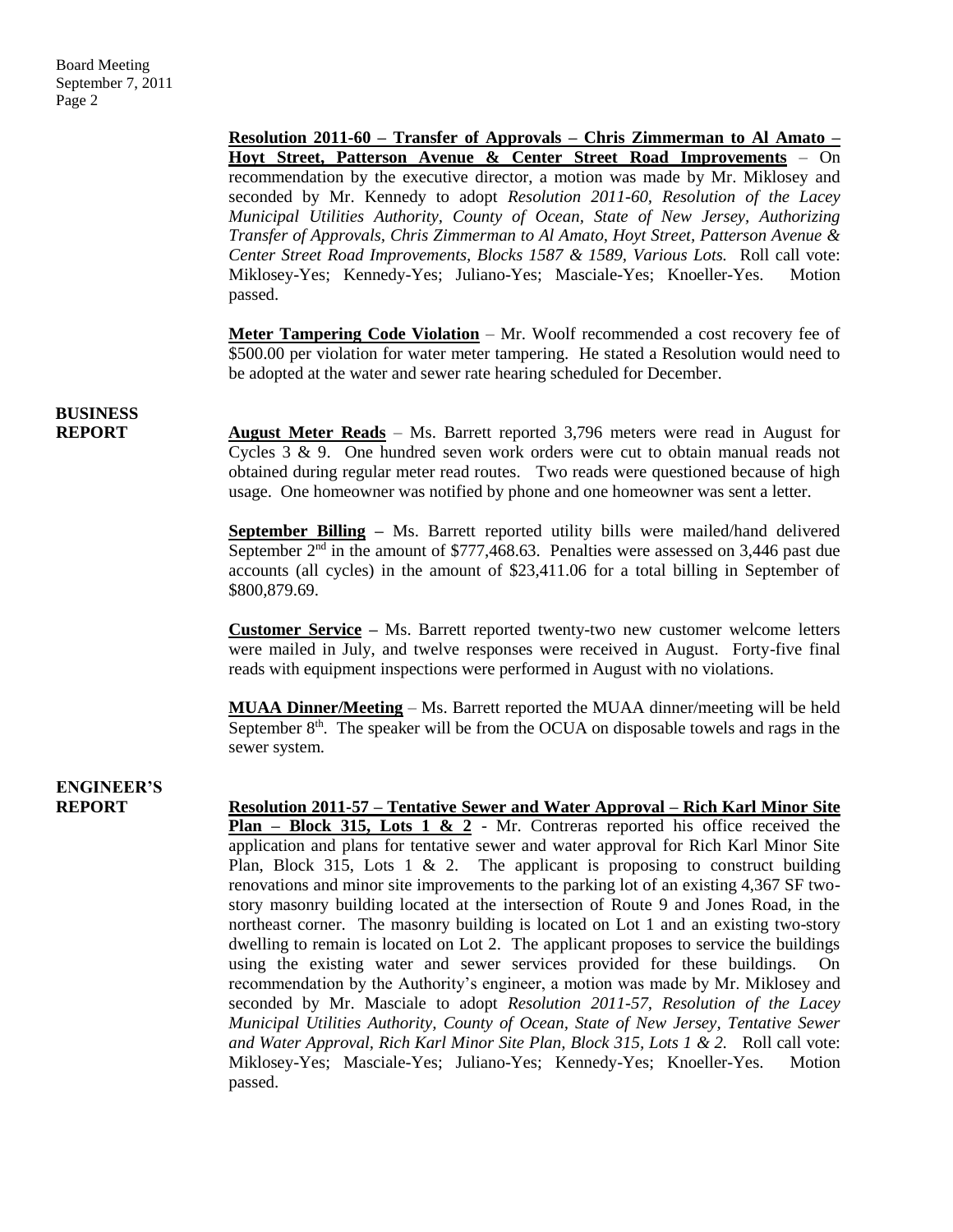**Resolution 2011-61 – Tentative Sewer and Water Approval – Chase Bank – Jerry Delaney – Block 1653, Lot 16** - Mr. Contreras reported his office received the application and plans for tentative sewer and water approval for Chase Bank, Jerry Delaney, Block 1653, Lot 16. The applicant is proposing to construct a 4,264 SF bank at the intersection of Lacey Road and Manchester Avenue, in the northeast corner. An existing building is located on the site. The applicant proposes to demolish the existing building on site and reuse the existing water and sewer services to service the new building. On recommendation by the Authority's engineer, a motion was made by Mr. Kennedy and seconded by Mr. Miklosey to adopt *Resolution 2011-61, Resolution of the Lacey Municipal Utilities Authority, County of Ocean, State of New Jersey, Tentative Sewer and Water Approval, Chase Bank – Jerry Delaney, Block 1653, Lot 16.* Roll call vote: Kennedy-Yes; Miklosey-Yes; Juliano-Yes; Masciale-Yes; Knoeller-Yes. Motion passed.

**Resolution 2011-58 – Final Water Approval – Hoyt Street & Patterson Avenue Road Improvements – Al Amato – Block 1589, Various Lots** - Mr. Contreras reported his office received the application and plans for final water approval for Al Amato, Hoyt Street & Patterson Avenue Road Improvements, Block 1589, Various Lots. The applicant is proposing to construct a water main extension with services for ten (10) units along Hoyt Street and Patterson Avenue. The applicant proposes to connect to the existing water main located along Bayonne Avenue and extend 6" PVC water main to the intersection of Bayonne Avenue and Hoyt Street. The water main will then be extended west along Hoyt Street to the intersection of Hoyt Street and Patterson Avenue, and extended approximately 170-feet south along Patterson Avenue. On recommendation by the Authority's engineer, a motion was made by Mr. Kennedy and seconded by Mr. Miklosey to adopt *Resolution 2011-58, Resolution of the Lacey Municipal Utilities Authority, County of Ocean, State of New Jersey, Final Water Approval, Hoyt Street & Patterson Avenue Road Improvements, Block 1589, Various Lots, Al Amato.* Roll call vote: Kennedy-Yes; Miklosey-Yes; Juliano-Yes; Masciale-Yes; Knoeller-Yes. Motion passed.

**Repainting of Tank No. 2** – Mr. Contreras stated this project is complete.

**FRB-1 and Otto Lane Pump Station Upgrade** – Mr. Contreras stated this project is complete.

**Water Treatment Plant No. 1 Upgrades** – Mr. Contreras stated the water allocation permit is under review. The BWS & WP permits are under review. Water allocation is now under the review of the New Jersey Geological Survey. We have submitted all information they have requested. Regarding the Safe Drinking Water permit additional information was requested. The main thing right now is the funding. We had a conversation with USDA. (United States Department of Agriculture fund) We have a limitation regarding the population of the town. This program is designed for a maximum of 10,000 people. We are going to meet with them and explain is the system can't be designed for 10,000 people or less. Masciale – favorable funding. Contreras –yes it is for the USDA funds. It is a 40-year loan. The rates are market rates. Knoeller – what it would cost to hook up the two existing wells into the ……….Contreras – that is going to be around \$400,000. Not considering plus the electrical connection we need to bring down to well number 8, which is an additional  $$76,000$ . Knoeller – at the next meeting you and Alan should have a detailed cost estimate as to what it would cost us to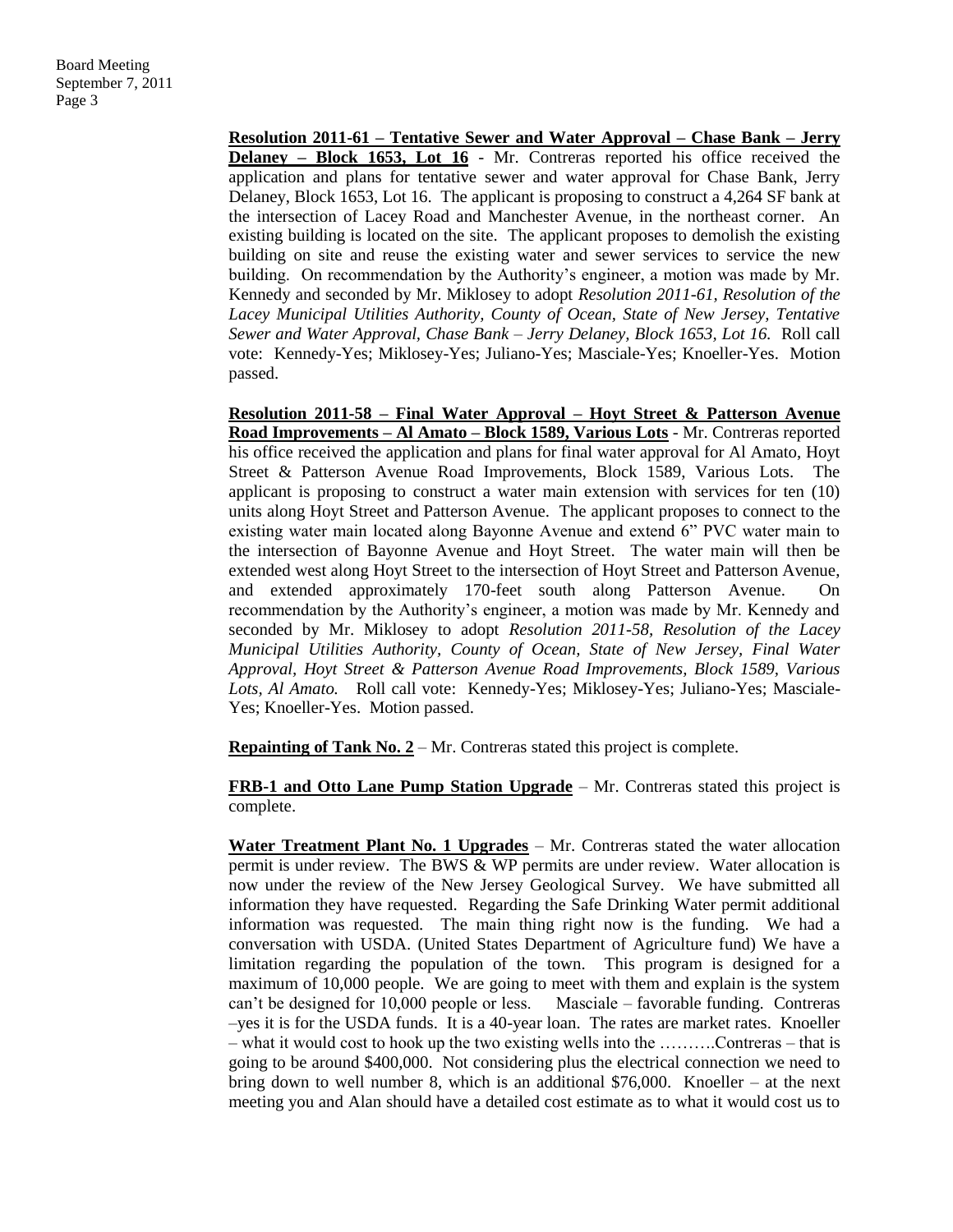put well #7 into service. How far away are we in getting the permit to use that water? Contreras – there is no answer. We are applying for permits to construct, once you construct then you go to the testing process then they give you a permit to operate. Contreras – the second option that we want to explore is NJAT they are out for letters of intent. The deadline is October  $3<sup>rd</sup>$ . Right now we are going to send a letter saying that we are interested in the program. Knoeller – what is that program. Contreras – New Jersey Environment Infrastructure Trust – it is a 20-year loan with interest between  $1\frac{1}{4}$ to  $17/5$  – depending on how the funding is. Knoeller – didn't we get turned down on that once before. Contreras – we got turned down on the test wells itself, but this is treatment. Knoeller – okay get the letter out. Let's explore every financial opportunity. Holman – I met with reps from Ocean First Bank they are conventional loan financing and they have an interest. Knoeller – no vehicle through Hudson City? Holman – not that I am aware of. Knoeller to Ed – call Hudson City Bank see if they can provide financing. Contreras – the money for the NJAT will be available this time next year. It would be a delay. Contreras – we should have the permits by December.

Sean Sharkey arrived during this portion of the meeting.

C**leaning and Televising Contract No. 6 & Flow Assessment** – Mr. Contreras stated contractor has completed approximately 99% of the punch list items.

Mr. Knoeller asked when is the next time the Authority would be going out to bid for this project. Mr. Woolf stated this project would resume mid 2012. Mr. Knoeller stated when going out to bid, he asked Mr. Woolf to contact Brick MUA and ask them to bid on this project. He would like to compare Brick MUA prices with the last contract.

## **ATTORNEY'S**

**REPORT Crown Castle Lease Extension** - Mr. Dasti stated a counteroffer was extended to Crown Castle in response to their request for an extension of the Lease involving the cell tower behind the DPW building. At this point it appears the counteroffer will not be responded to. Therefore, it appears that the request from Crown Castle to extend the Lease time period is no longer an issue.

> **Toll Brothers Connection Fee Issues** – Mr. Dasti stated a meeting was held with representatives from Toll Brothers concerning the existing Reimbursement Agreement and the extent of the connection fees. Toll Brothers indicated they would follow-up with a letter to the Authority regarding this issue. He stressed the Authority cannot lessen connection fees for one and not for all. Toll Brothers did make a point regarding the physical cost to connect. Mr. Knoeller asked Mr. Holman to provide the Authority with a report/formula on sewer connection fee increases. Mr. Conaty stated figures would be provided to the Board for the next meeting.

> Mr. Miklosey stated he was under the impression that Toll Brothers are waiting for additional information from the Authority. Mr. Dasti stated they are requesting information from the day the LMUA went into operation (1970s). The Authority does not have information dating back that far. All information on file has been provided to them.

**AUDITOR'S**

**REPORT Accountant's Status Report – Month Ended July 31, 2011** – Mr. Holman reported sewer and water are operating at a favorable variance. User charges and expenses are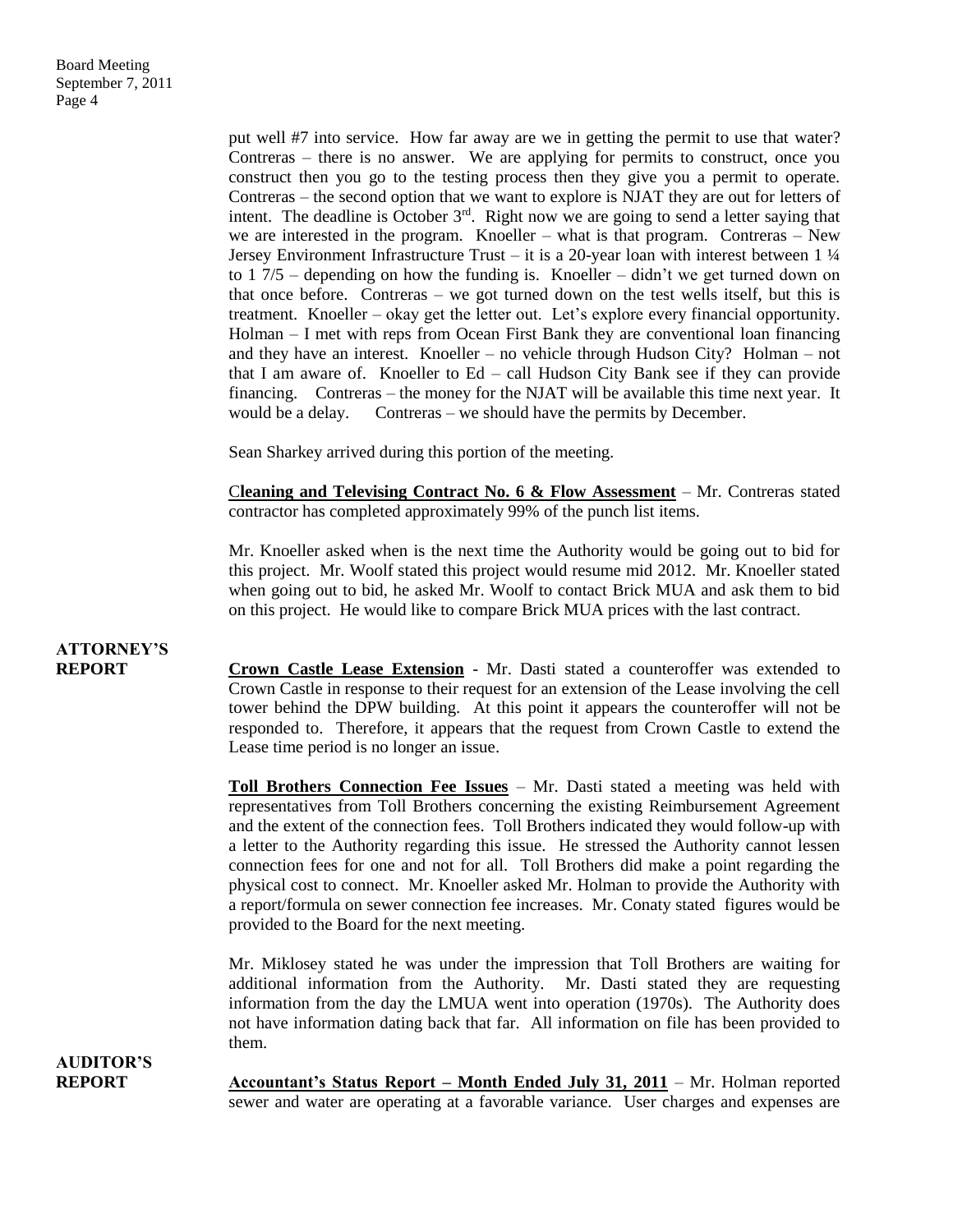favorable for both water and sewer. Connection fees are satisfactory. In regards to the OCUA credit, Mr. Holman reported the Authority could anticipate a credit of approximately \$364,000.00. Mr. Masciale asked for an update regarding this issue. Mr. Knoeller stated he left a message with the Chairman of the OCUA for an update.

Mr. Knoeller informed Mr. Sharkey the rate hearing on connection fees is for new construction only. He explained there is a State formula the Authority's auditor assesses, which allows a range of an increase that can be negotiated upon.

#### **CORRESPONDENCE**

**Maureen Clancy, Hemlock Drive** – Requesting waiver of late charges. A motion was made by Mr. Kennedy and seconded by Mr. Masciale to waive the late charges in the amount of \$2.54. Roll call vote: Kennedy-Yes; Masciale-Yes; Juliano-Yes; Miklosey-Yes; Knoeller-Yes. Motion passed.

**Linda Perkins, Olds Street** – Requesting relief of utility bill, due to watering lawn without irrigation meter. Based upon the available information, a waiver of a portion of the charges could not be supported.

**Barbara Manetti, Hidden Harbor Place** – Requesting relief of utility bill, due to topping off swimming pool. Based upon the available information, a waiver of a portion of the charges could not be supported.

**Lucille Longo, Montauk Drive** – Requesting relief of utility bill, due to a hose leak. Since the water that leaked did not go into the sewer system, a motion was made by Mr. Kennedy and seconded by Mr. Miklosey to grant a credit adjustment on the sanitary sewer charges in the amount of \$5.60 (5,000 gallons). Roll call vote: Kennedy-Yes; Miklosey-Yes; Juliano-Yes; Masciale-Yes; Knoeller-Yes. Motion passed.

**Leland Madden, Constitution Drive** – Requesting relief of utility bill, due watering lawn without irrigation meter, and filling pool without pool fill meter. Based upon the available information, a waiver of a portion of the charges could not be supported.

**Kelly Bowles, Maple Lane** – Requesting relief of utility bill due to a broken water tank, and waiver of late charge. Since the water that leaked did not go into the sewer system, a motion was made by Mr. Kennedy and seconded by Mr. Masciale to grant a credit adjustment on the sanitary sewer charges in the amount of \$220.21 (51,500 gallons), and waive the September penalties of \$9.74. Roll call vote: Kennedy-Yes; Masciale-Yes; Juliano-Yes; Miklosey-Yes; Knoeller-Yes. Motion passed.

### **OLD**

**BUSINESS** There was no old business to address.

**NEW** 

**BUSINESS** Mr. Knoeller asked about the temperature of the water in the 2<sup>nd</sup> well. Mr. Contreras stated it is 72 degrees.

#### **PUBLIC BUSINESS/**

**COMMENT** There was no public business/comment.